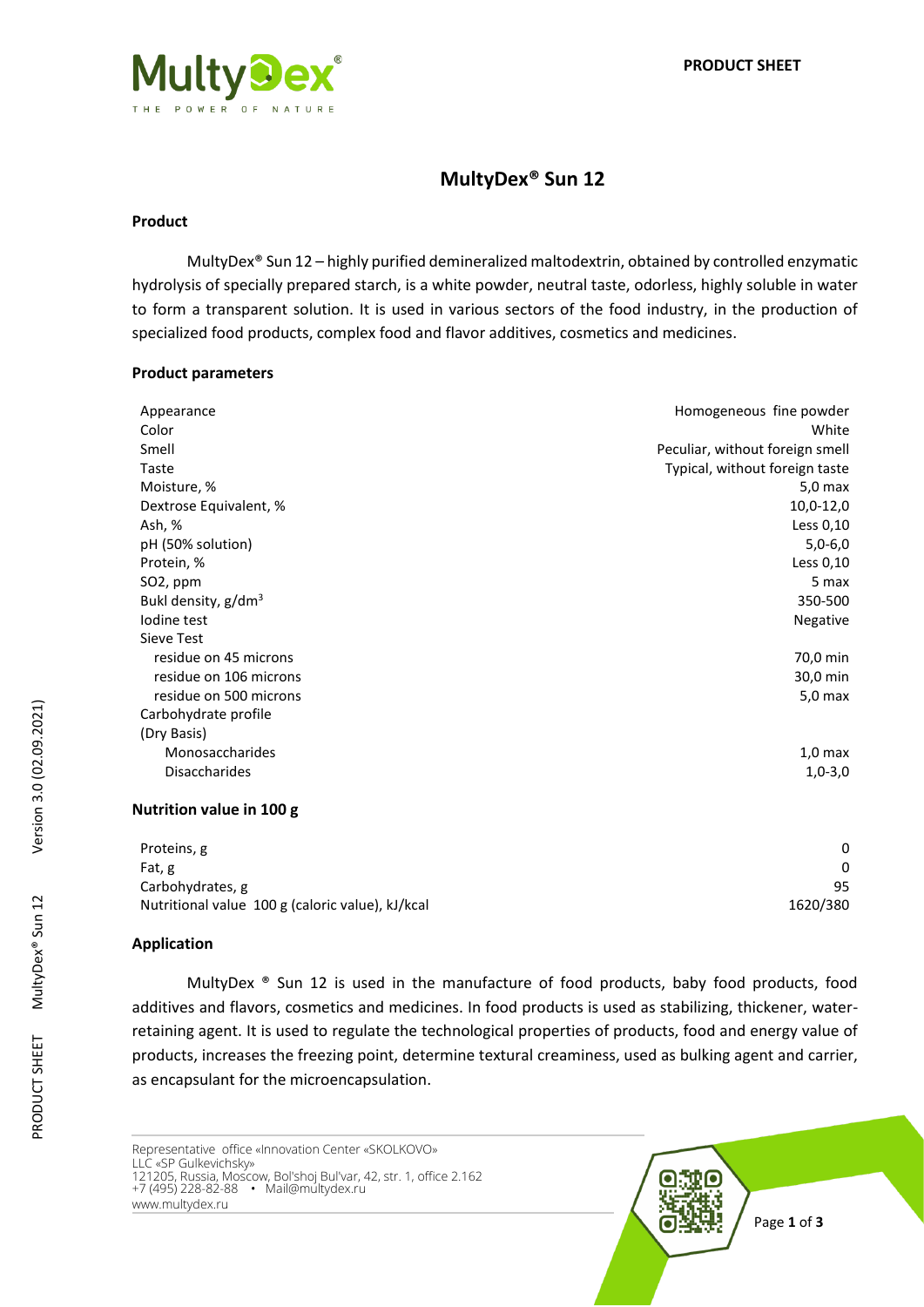

#### **Safety characteristic**

| Total plate count, CFU/g                                             | $5x103$ max       |
|----------------------------------------------------------------------|-------------------|
| CGB (coli-forms)                                                     | Negative/1        |
| Pathogenic microorganism including salmonella                        | Negative/25       |
| Yeast, CFU/g                                                         | 50 max            |
| Mold, CFU/g                                                          | $100 \text{ max}$ |
| Pb, ppm                                                              | $0.5$ max         |
| As, ppm                                                              | $0.5$ max         |
| Cd, ppm                                                              | $0.1$ max         |
| Hg, ppm                                                              | $0.02$ max        |
| Hexachlorocyclohexane ( $\alpha$ , $\beta$ , $\gamma$ -isomers), ppm | $0.5$ max         |
| DDT and its metabolites, ppm                                         | $0.05$ max        |

#### **GMO Statement**

There are no food and/or feed products manufactured or supplied by «SP Gulkevichsky» LLC Company that utilize genetically modified crops. There is no processed corn raw material that contains any transgenic materials.

### **Country of Origin**

All products are manufactured from clean corn NON-GMO grown in the Krasnodar Region of Russian Federation.

### **Certificates**

MultyDex® Sun 12 is produced according to the Specifications 10.62.13-020-55958380-2018 and meets the safety requirements of TR CU 021/2011 «Food Safety».

The product is aimed on Islamic law requirements and therefore are suitable for consumption in all Islamic countries . Production process is under control of Halal standardization committee.

Certificate NON GMO IP Supply Chain Standard № RU18/818418881.

Kosher Certificate № 2436/А.

The Certificate of FSSC 22000:2005 № RU19/818418997.

The Certificate of ISO 22000:2005 № RU18/818418733.

#### **Food safety**

MultyDex® Sun 12 is safe during transportation and storage, it is not a chemical product and a food allergen.